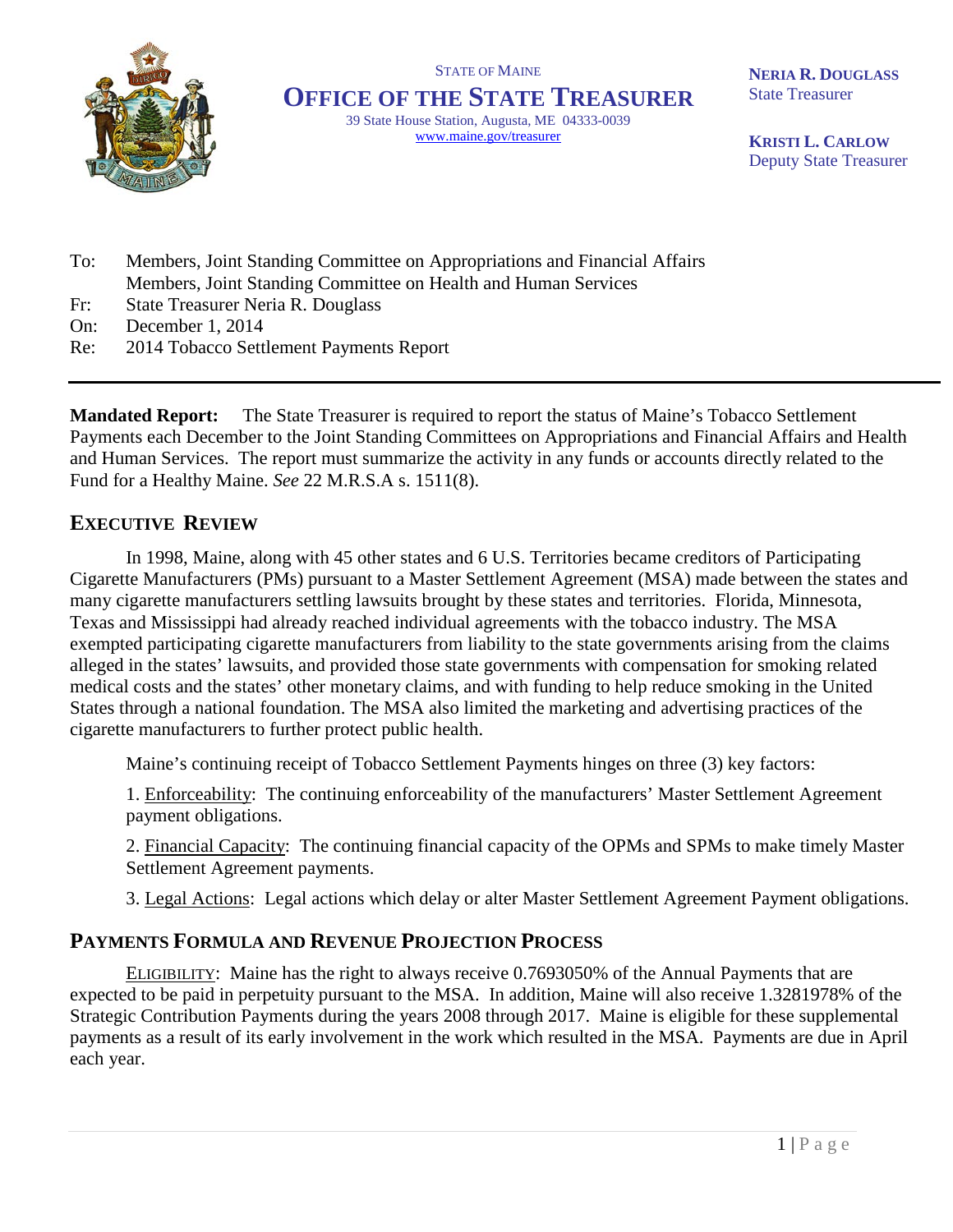PAYMENTS FORMULA: Annual settlement payments are driven by two key annual adjustments, the 1) inflation adjustment and the 2) volume of cigarettes sold nationwide. Under the Inflation Adjustment, the base annual payments will increase annually by the greatest of 3% or CPI, (Consumer Price Index). Under the Volume Adjustment, the MSA tobacco payments due from the manufacturers are either reduced or increased depending on whether the Original Participating Manufacturers' national sales volumes for a given sales year are less than or greater than, respectively, the national cigarette sales volumes for 1997. Maine's Tobacco Settlement Payments are directly related to the shipments of cigarettes nationwide, without regard to increases or decreases in Maine cigarette sales.

REVENUE PROJECTION PROCESS: The Treasurer's Office organizes a meeting of the Maine Attorney General's Office, the State Budget Office and the Legislature's Office of Fiscal and Program Review in advance of the Spring Revenue Forecasting Committee meeting in order to reach consensus on the revenue forecast. That meeting agenda includes a review of an econometric model available from the National Association of Attorneys General that projects domestic consumption of cigarettes. Each meeting also discusses the likely impacts on Maine's payments stream of any disputes pending under the MSA. These disputes, and the timing and direction of their outcomes, present significant volatility to the revenue stream projection process.

Under the MSA, a participating tobacco company may be entitled to a reduction in its annual payment obligation for the Non-participating Manufacturer Adjustment if two (2) things are determined in it's favor: First, an economic firm determines that the disadvantages imposed upon it by the MSA were a significant contributing factor in its loss of market share to non-participating manufacturers (NPMs), and; Second, recovery of this NPM Adjustment amount from an individual state is dependent on a) whether the state had a qualifying statute governing NPM escrow deposits in place during the relevant sales year and b) whether the individual state diligently enforced that qualifying statute.

Once the PMs dispute the calculated amount they owe by claiming entitlement to the NPM Adjustment, they have three options under the MSA. They may pay the contested amount to the State anyway, as Phillip Morris did for sales years 2003-2009, or the PM may place the amount in a disputed payment account, which R.J. Reynolds did for sales years 2003-2010 (excepting sales year 2006, for which it withheld the NPM Adjustment amount), and which Phillip Morris did for the first time with its April 2011 payment. To date R.J. Reynolds has escrowed more than \$2.1 billion into the disputed payments account for the NPM Adjustment for those sales years. Finally, the PMs may simply withhold the entire amount they dispute from their annual payments, and many PMs have done this.

Beginning in sales year 2003 (and expected for every sales year thereafter), the PMs have claimed that they are entitled to an NPM Adjustment, which would result in a decrease in the amount the PMs owe under the MSA for any year in which the PMs' argument succeeds. The 2003 NPM Adjustment dispute as it pertains to Maine went to a final arbitration hearing in September 2012, and on September 11, 2013 the Panel issued its ruling finding in Maine's favor. Specifically, the Panel found that Maine diligently enforced its qualifying statute during sales year 2003 and that Maine's payment is thus not subject to the NPM Adjustment for that year. As a result of that favorable decision, the State determined that it was entitled to an additional payment of \$5,569,153. The State's 2014 payment included these additional funds, as well as a potential overpayment as calculated by the Independent Auditor, PwC. PwC is continuing to work with the States and the PMs in an effort to identify and correct any errors. It is not known when PwC will finalize its work. If errors are identified, PwC may make adjustments to States' payments in future years.